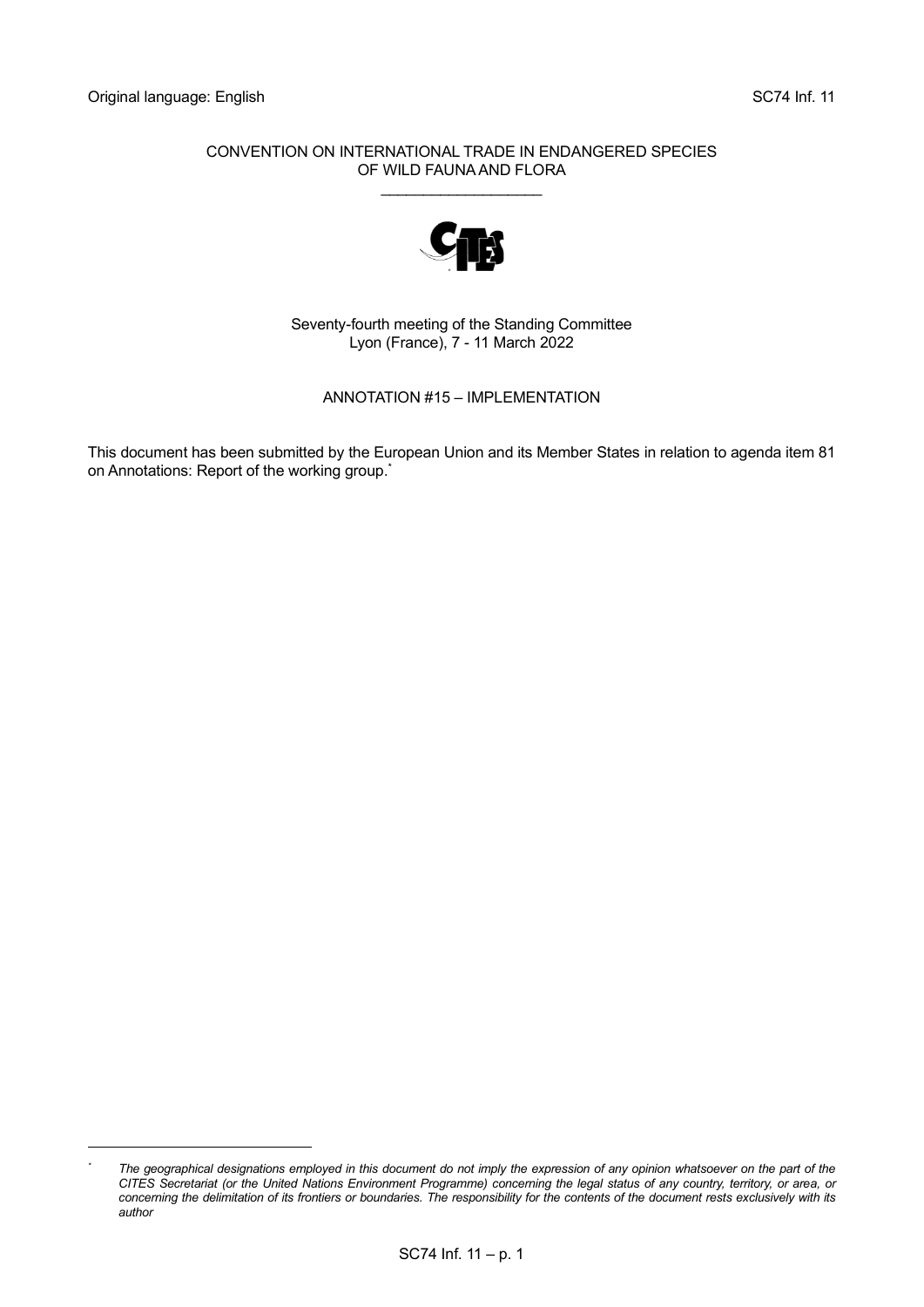# **Supporting document on the practical implementation of Annotation #15 in line with changes proposed to SC74**

## **1) Legal background**

Annotation #15 (CoP18):

"All parts and derivatives, except:

- a) Leaves, flowers, pollen, fruits, and seeds;
- b) Finished products to a maximum weight of wood of the listed species[<sup>1</sup> ] of up to 10 kg per shipment;
- c) Finished musical instruments, finished musical instrument parts and finished musical instrument accessories;
- d) Parts and derivatives of *Dalbergia cochinchinensis*, which are covered by Annotation # 4; and
- e) Parts and derivatives of *Dalbergia* spp. originating and exported from Mexico, which are covered by Annotation # 6."

The Annotation applies to the listing in CITES Appendix II of *Dalbergia* spp. (all species except those listed in App. I, i.e. currently only *D. nigra*) and of *Guibourtia demeusei*, *G. pellegriniana*, and *G. tessmannii*.

Paragraph b) of Annotation #15 needs to be read in conjunction with the definition of "shipment" and the interpretation of "10 kg per shipment" (including changes proposed to SC74):

### "Shipment

Cargo transported under the terms of a single bill of lading or air waybill, irrespective of the quantity or number of containers or packages; or pieces worn, carried or included in personal baggage.

### 10 kg per shipment (as proposed to SC74)

For the term "10 kg per shipment", the 10 kg limit should be interpreted as referring to the weight of wood of the individual portions of each item in the shipment made of wood of the species concerned each individual annotated species of *Dalbergia* or *Guibourtia* present in the items in the shipment. In other words, tThe 10 kg limit is to be assessed only against the individual weights of the individual portions of wood of *Dalbergia/Guibourtia* each individual annotated species contained in each item of the shipment, and not against rather than against the total weight of the shipment. The total weights present of each individual annotated species are considered individually to determine whether a CITES permit or certificate is required for each individual annotated species, and weights of different individual annotated species are not added together for this purpose.

Paragraph b) is understood to exclude from the CITES listing all finished products of up to 10 kg, both if they are traded individually and as part of a *shipment*. So individual items of less than 10 kg which are not part of a shipment are also understood to be excluded from the CITES listing.

### **2) Suggested interpretation for international trade**

### **a) Shipment containing only one species of the listed genera**

➔ Suggested interpretation and rationale: the intention at the CoP was that the number of specimens in the shipment should not matter, only the total weight of material from the listed species in the shipment, measured against the 10 kg threshold. The reason for keeping the definition of "10 kg per shipment" was an attempt to make it clear that you need to look at the weight of listed species (*Dalbergia*/*Guibourtia*) rather than at the weight of the item in total (for example a wooden box made partly out of *Dalbergia* and partly out of non-listed timber).

*<sup>1</sup> The French and Spanish versions of the annotation suggest that "species" here is in the singular (FR:* de l'espèce inscrite*; ES:* de la especie incluida*). However, it is not clear whether this was indeed the intention of the drafters of the Annotation, or if mistake was made in the translation from the English* species*, which could be singular* or *plural.*